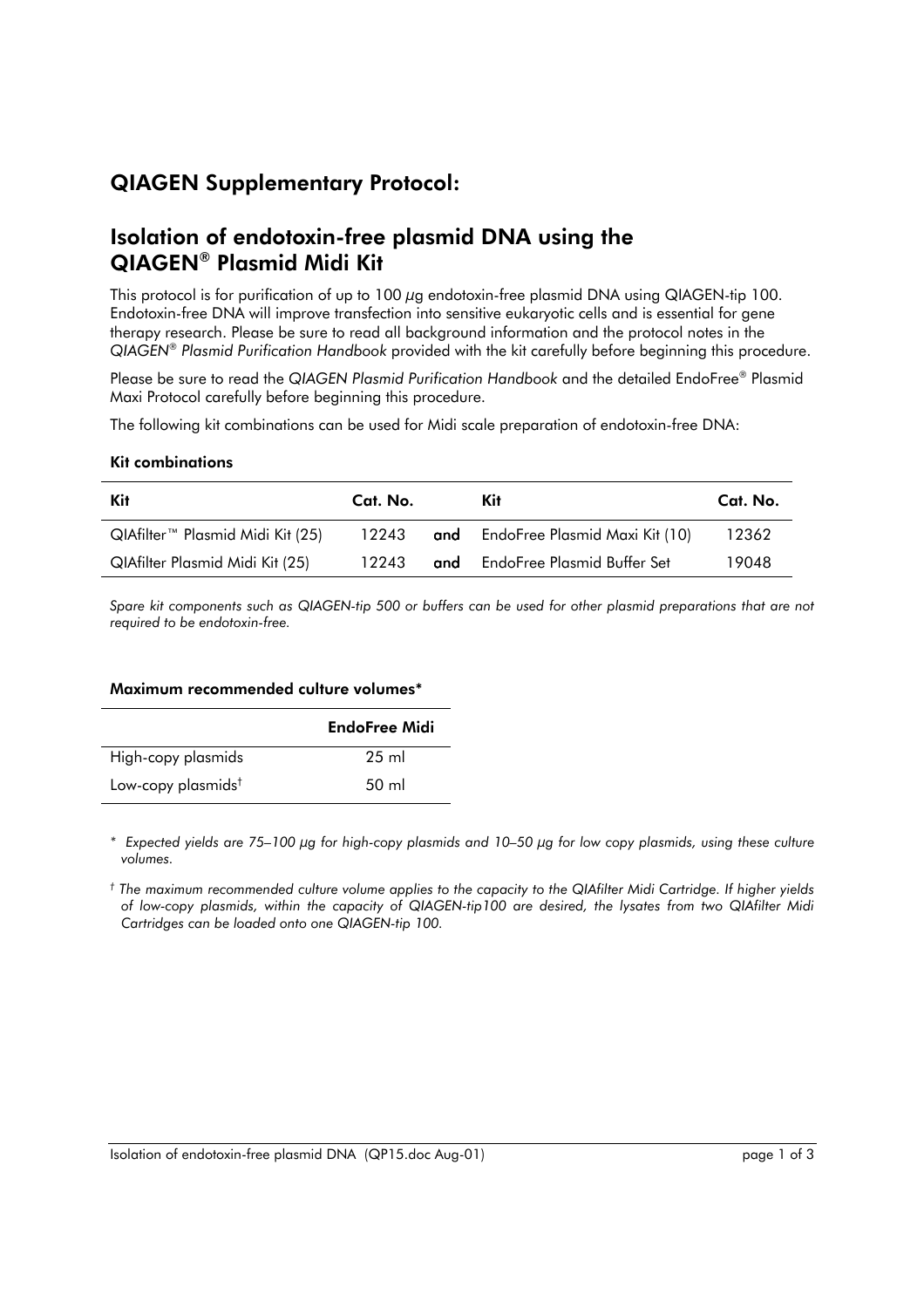### Important notes before starting

- Use endotoxin-free plastic pipet tips and tubes for elution and subsequent steps. Endotoxin-free or pyrogen-free plasticware is widely available. Please check with your preferred supplier for recommendations.
- Add RNase A to Buffer P1 to give a final concentration of 100  $\mu$ g/ml.
- To prepare endotoxin-free 70% ethanol, add 40 ml of 96–100% ethanol to the endotoxin-free water supplied with the kit.
- Check Buffer P2 for SDS precipitation due to low storage temperatures. If necessary, dissolve the SDS by warming to 37°C.
- Pre-chill Buffer P3 to 4°C.

### Procedure

- 1. Pick a single colony from a freshly streaked selective plate and inoculate a starter culture of 2–5 ml LB medium containing the appropriate selective antibiotic. Incubate for  $\sim$ 8 hours at 37°C with vigorous shaking ( $\sim$ 300 rpm).
- 2. Dilute the starter culture 1/500 to 1/1000 into selective LB medium. For high-copy plasmids inoculate 25 ml medium, and for low-copy plasmids, inoculate 50 ml medium. Grow at 37°C for 12–16 hours with vigorous shaking ( $\sim$ 300 rpm).
- 3. Harvest the bacterial cells by centrifugation at 6000 x *g* for 15 min at 4°C.
- 4. Resuspend the bacterial pellet in 4 ml Buffer P1.

 Ensure that RNase A has been added to Buffer P1. The bacteria should be resuspended completely by vortexing or pipetting up and down until no cell clumps remain.

5. Add 4 ml Buffer P2, mix gently but thoroughly by inverting 4–6 times, and incubate at room temperature for 5 min.

 Do not vortex, as this will result in shearing of genomic DNA. The lysate should appear viscous. Do not allow the lysis reaction to proceed more than 5 min.

During the incubation prepare the QIAfilter Cartridge:

 Screw the cap onto the outlet nozzle of the QIAfilter Midi Cartridge to prevent dripping. Place the QIAfilter Cartridge into a convenient tube.

- 6. Add 4 ml chilled Buffer P3 to the lysate, and mix immediately but gently by inverting 4-6 times. Proceed directly to step 7. Do not incubate the lysate on ice.
- 7. Pour the lysate into the barrel of the QIAfilter Cartridge. Incubate at room temperature for 10 min. Do not insert the plunger.

Important: This 10 min incubation at room temperature is essential for optimal performance of the QIAfilter Midi Cartridge. Do not agitate the QIAfilter Cartridge during this time.

8. Remove the cap from the QIAfilter outlet nozzle. Gently insert the plunger into the QIAfilter Midi Cartridge and filter the cell lysate into a convenient tube.